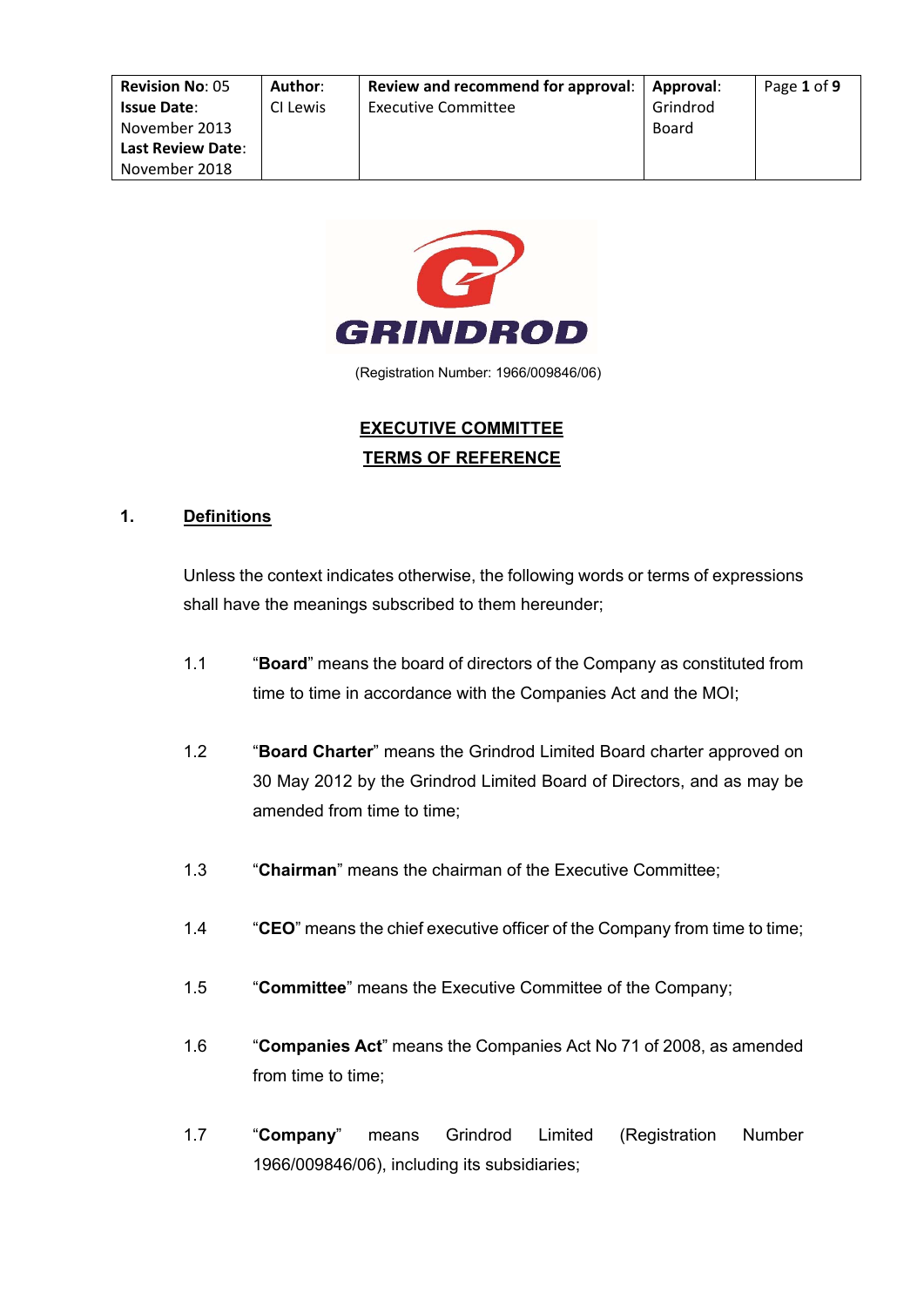- 1.8 "**Directors**" means directors of the Company from time to time;
- 1.9 "**Executive Committee**" means the Executive Committee constituted by the CEO and in accordance with the MOI, whose membership, roles, responsibilities and powers are governed by these terms of reference;
- 1.10 "**Financial Director**" means the financial director of the Company from time to time;
- 1.11 "**Group**" means the Company and its subsidiaries from time to time;
- 1.12 "**King IV**" means the King IV Report on Governance for South Africa 2016;
- 1.13 "**Listings Requirements**" means the listings requirements of the JSE Limited as amended or replaced from time to time;
- 1.14 "**Limits of Authority**" means the company's internal framework regulating levels of authority for various transactions;
- 1.15 "**MoI**" means Memorandum of Incorporation of the Company;
- 1.16 "**Members**" mean the initial persons appointed as members of the Committee as well as any persons succeeding them in terms of these Terms of Reference;
- 1.17 "**Secretary**" means the Group Company Secretary in office or his/her nominee;
- 1.18 "**Stakeholders**" means any group affected by and affecting the Company's operations; and
- 1. 19 "**Terms of Reference**" means these Terms of Reference of the Executive **Committee.**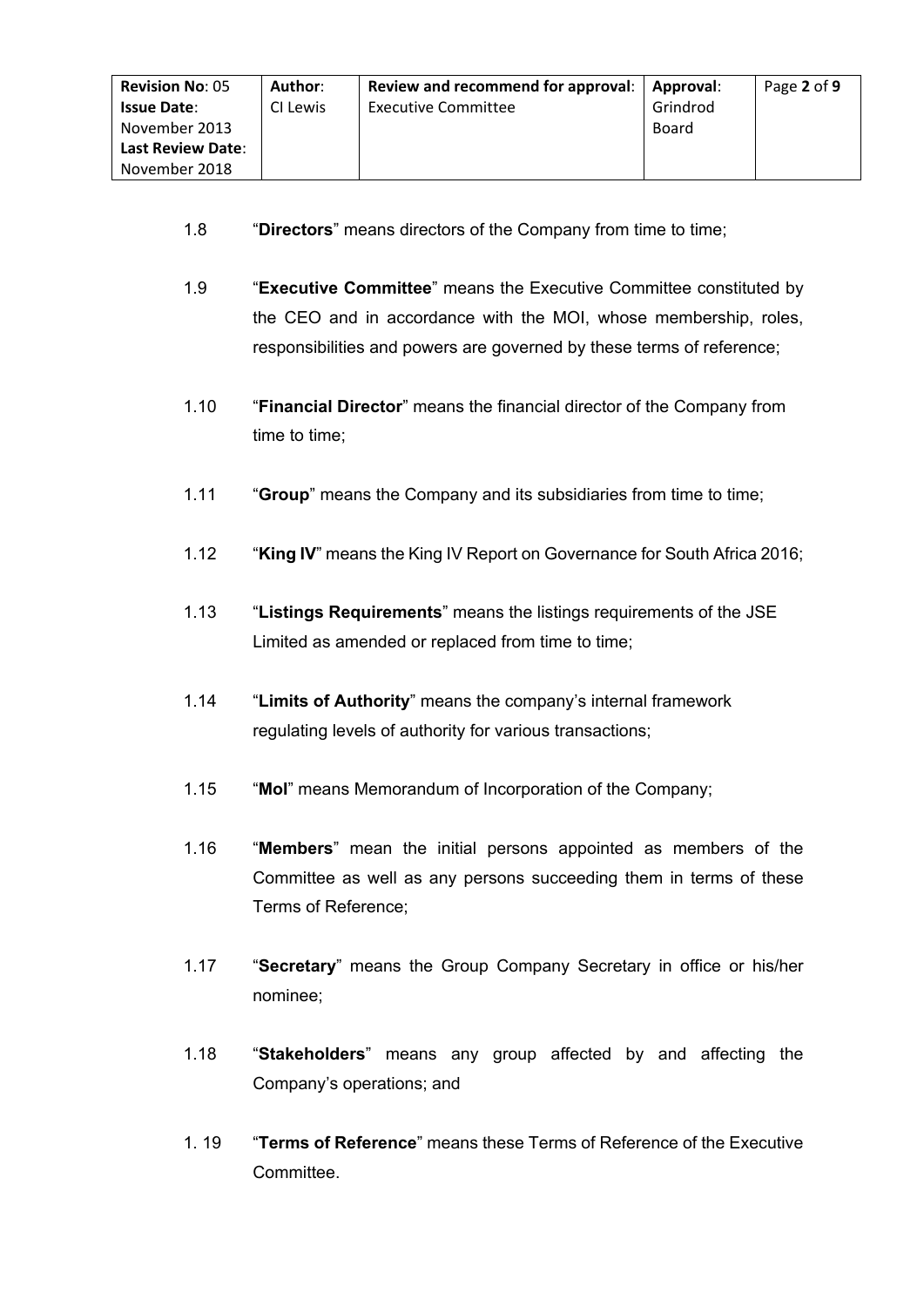| <b>Revision No: 05</b>   | Author:  | Review and recommend for approval: | Approval: | Page 3 of 9 |
|--------------------------|----------|------------------------------------|-----------|-------------|
| <b>Issue Date:</b>       | CI Lewis | <b>Executive Committee</b>         | Grindrod  |             |
| November 2013            |          |                                    | Board     |             |
| <b>Last Review Date:</b> |          |                                    |           |             |
| November 2018            |          |                                    |           |             |

# **2. Introduction**

.

- 2.1 In furtherance of its commitment to achieving best practice standards of corporate governance based on locally and internationally acceptable standards, which includes commitment to compliance with the Companies Act, King IV and the Listings requirements, the Board of the Company has adopted the Board Charter.
- 2.2 The Board has delegated its day to day management duties to the Executive Committee in terms of the MoI and Board Charter.
- 2.3 In order to outline the membership, roles, responsibilities and powers of the Executive Committee and to ensure that high standards of corporate governance and ethical leadership are maintained in relation to the exercising of the functions of the Executive Committee by its members, the Board has adopted these terms of reference.

# **3. Appointment and Composition**

- 3.1 The Executive Committee shall consist of not less than three members appointed by the CEO in terms of his delegated authority, of which the CEO and Financial Director must be appointed as members.
- 3.2 Notwithstanding the powers, roles and responsibilities of the Executive Committee outlined below, it is noted that the CEO and the Financial Director have specific roles and responsibilities.
- 3.3 The Executive Committee shall be chaired by the CEO. In the event that the CEO is not available to chair a meeting of the Executive Committee, the Executive committee members present will elect one of their number to act as chairperson for that particular meeting.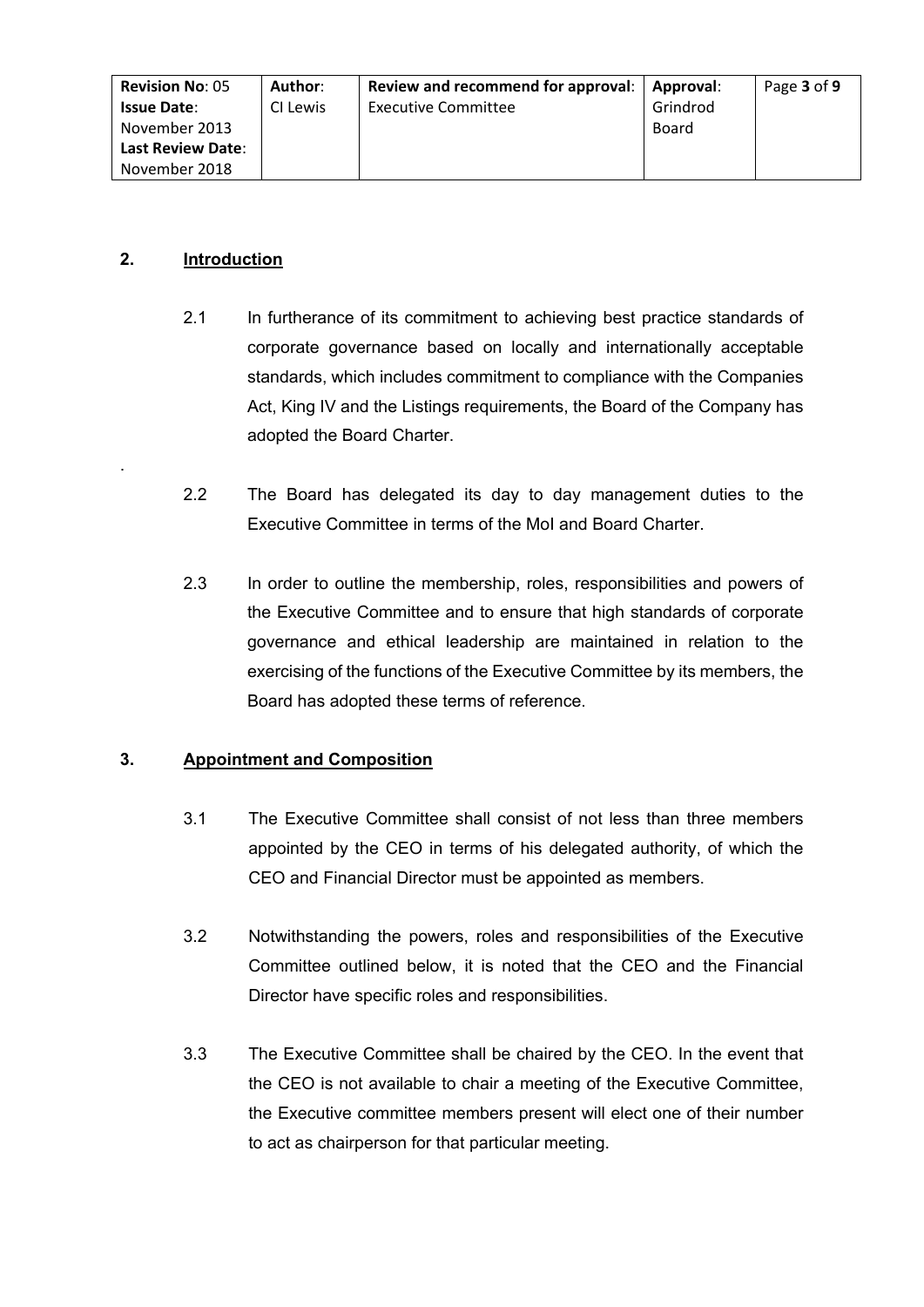| <b>Revision No: 05</b>   | Author:  | Review and recommend for approval: | Approval: | Page 4 of 9 |
|--------------------------|----------|------------------------------------|-----------|-------------|
| <b>Issue Date:</b>       | CI Lewis | <b>Executive Committee</b>         | Grindrod  |             |
| November 2013            |          |                                    | Board     |             |
| <b>Last Review Date:</b> |          |                                    |           |             |
| November 2018            |          |                                    |           |             |

# **4. Ineligibility and disqualification of members**

A person is ineligible or disqualified to become a member of the Committee if such a person is ineligible or disqualified in terms of Section 69 of the Companies Act.

# **5. Tenure of the committee**

The committee shall endure indefinitely, until such time as the Board may determine otherwise.

#### **6. Secretary**

- 6.1 The Secretary or his/her nominee shall act as the secretary of the Committee.
- 6.2 The Secretary or his/her nominee shall take written minutes of all meetings of the members; circulate them to the members as soon as reasonably possible for correctness and ensure that the Chairman signs the minutes as a correct reflection of the proceedings at the meetings.
- 6.3 The Secretary shall maintain a minute book and a register of all resolutions of the Committee.
- 6.4 The Secretary shall keep the Committee informed of all share transactions and shareholdings of all Directors of the Company.

# **7. Mandate and responsibilities**

The Committee has the following roles, responsibilities and powers:

7.1 The Executive Committee is authorised to exercise all of the powers conferred upon the Directors by the MOI and/or the Companies Act in order to facilitate the effective management of the Company's business,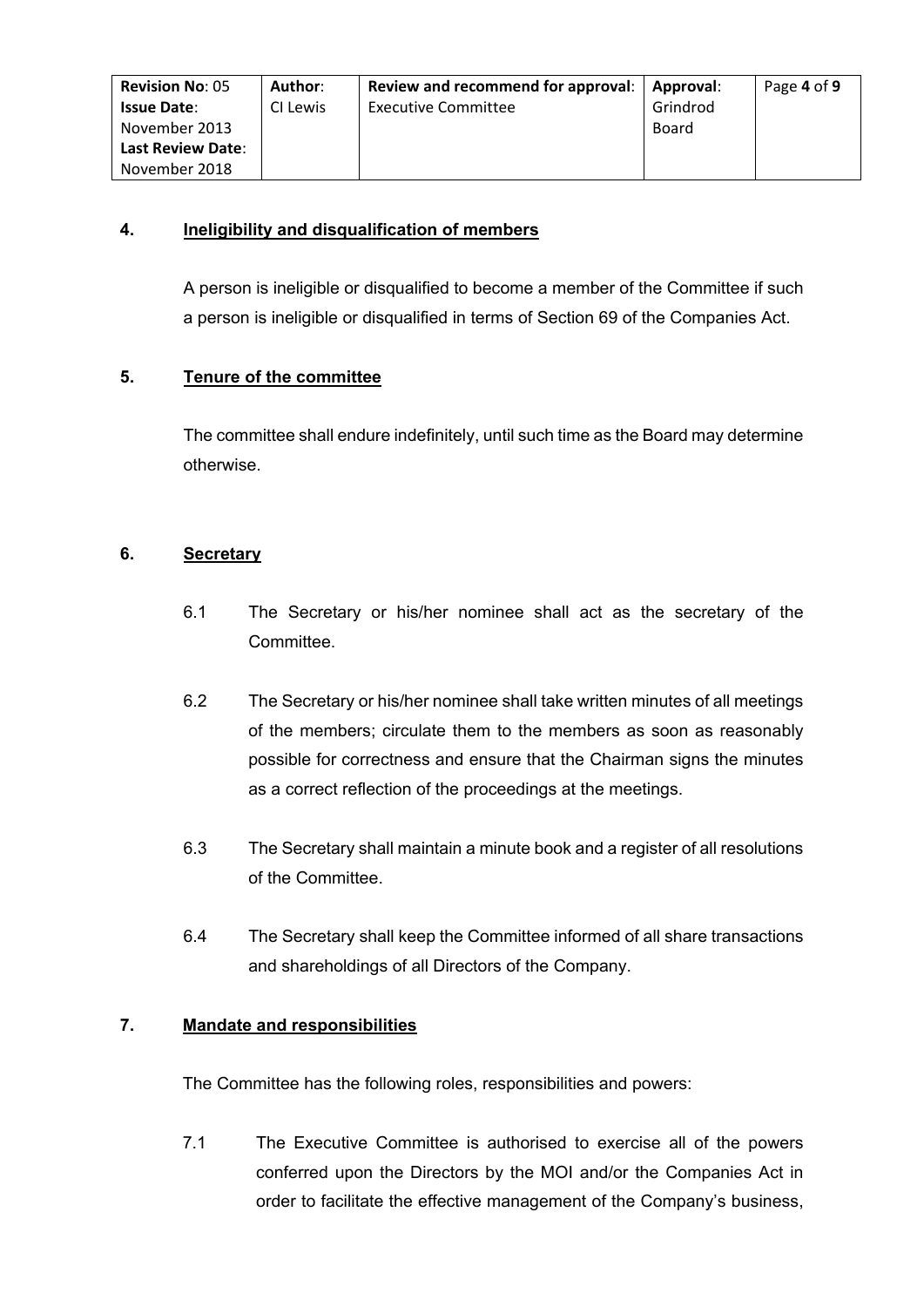with the exception of the powers which are expressly reserved for the Board as set out in the Board Charter and in line with the Limits of Authority.

- 7.2 Any and all matters arising from and/or corporate action required to be undertaken by the Company in terms of the Listings Requirements shall be reserved for determination by the Board and shall be outside the scope of the authority of the Executive Committee.
- 7.3 The Executive Committee shall be specifically responsible for without limiting the above:
	- 7.3.1 The development and implementation of strategies and policies of the Company in an integrated manner, appreciating that its core purpose, risks and opportunities, strategy and business model, performance and sustainable development are all inseparable elements of the value creation process;
	- 7.3.2 Managing the day to day business and affairs of the Company ethically and effectively to ensure that the Company creates value for its stakeholders in the short, medium and long term;
	- 7.3.3 Govern the ethics of the Company in a way that supports the establishment of an ethical culture.
	- 7.3.4 Prioritising and allocating the Company's capital, technical and human resources;
	- 7.3.5 Establishing best management practices and functional standards;
	- 7.3.6 Senior management appointments and monitoring the performance of senior management;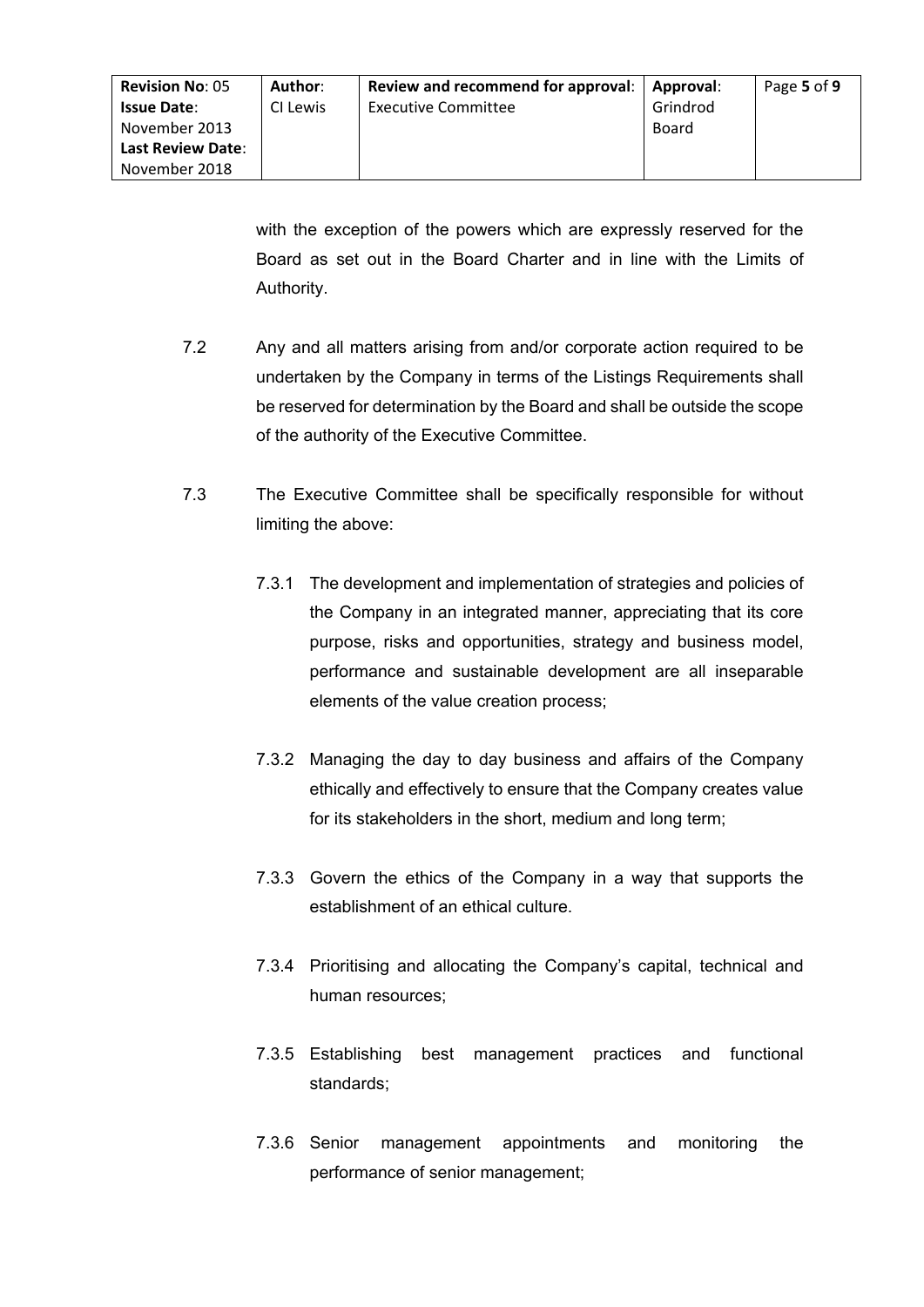| <b>Revision No: 05</b>   | Author:  | Review and recommend for approval:   Approval: |          | Page 6 of 9 |
|--------------------------|----------|------------------------------------------------|----------|-------------|
| <b>Issue Date:</b>       | CI Lewis | <b>Executive Committee</b>                     | Grindrod |             |
| November 2013            |          |                                                | Board    |             |
| <b>Last Review Date:</b> |          |                                                |          |             |
| November 2018            |          |                                                |          |             |

- 7.3.7 Maintaining a group-wide system of internal control to manage all group risks. This system supports the Board in discharging its responsibility for ensuring that the wide range of risks and opportunities associated with the Group's operations are effectively managed in support of the creation of sustainable value; and
- 7.3.8 Maintain a group-wide legal compliance and corporate governance structure.
- 7.3.9 Adopt a stakeholder-inclusive approach, which aligns the needs, interests and expectations of the company's material stakeholders in the best interest of the company.
- 7.4 The Committee shall apply its mind to the Limits of Authority document when reviewing proposals of any material or strategic projects, opportunities and/or disposal of assets.
- 7.5 The Executive Committee may recommend to the Board to amend/revise the Group Limits of Authority from time to time.
- 7.6 Make recommendations to the Board relating to matters beyond the scope of its authority.

# **8. Sub Committees**

- 8.1 The Executive is authorised to form sub committees to assist it in the execution of its duties.
- 8.2 In exercising the powers and authorities delegated to it, the Executive Committee shall act in accordance with and subject to the directions and requirements as may from time to time be laid down by the Board.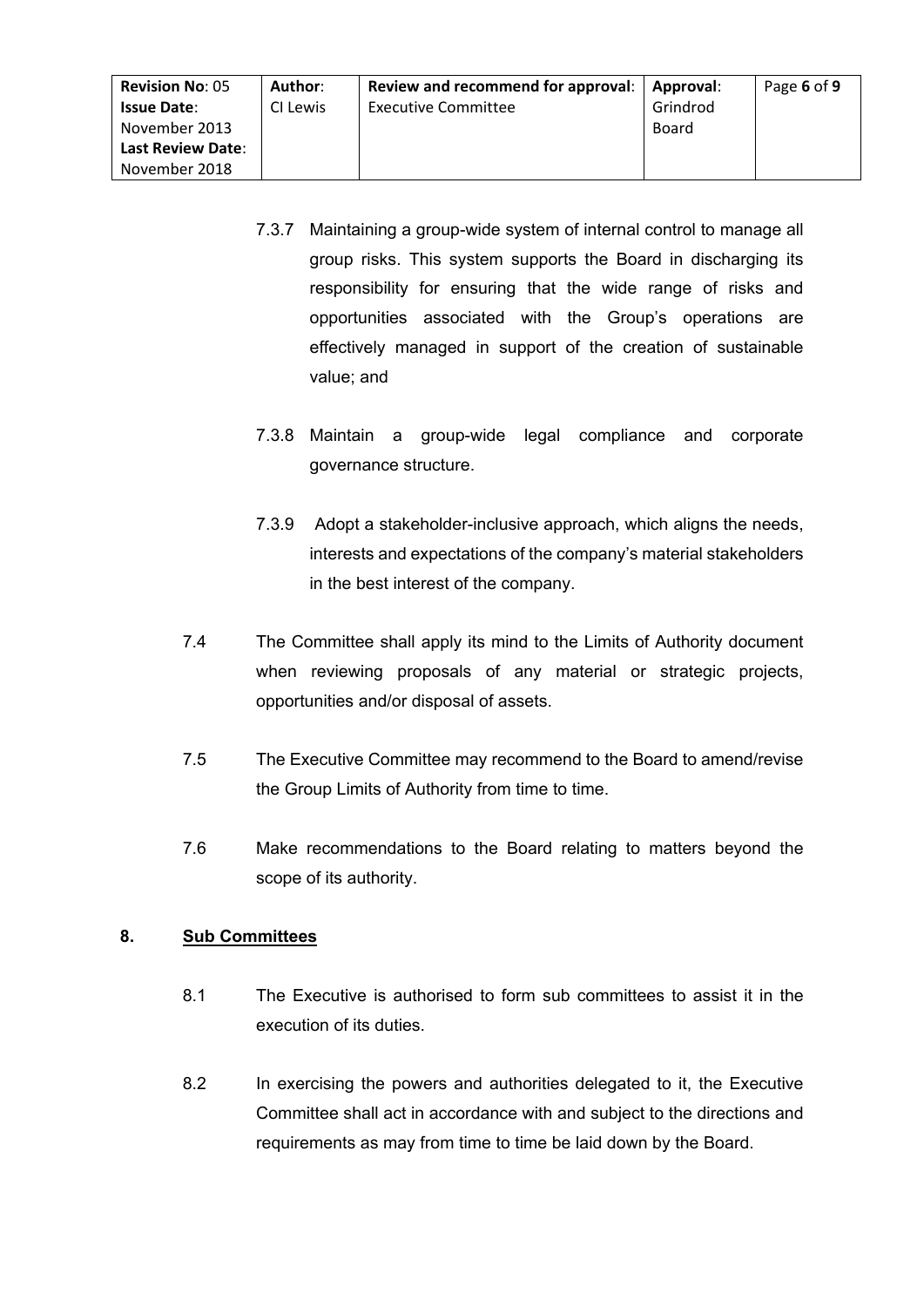| <b>Revision No: 05</b>   | Author:  | Review and recommend for approval: | Approval: | Page 7 of 9 |
|--------------------------|----------|------------------------------------|-----------|-------------|
| <b>Issue Date:</b>       | CI Lewis | <b>Executive Committee</b>         | Grindrod  |             |
| November 2013            |          |                                    | Board     |             |
| <b>Last Review Date:</b> |          |                                    |           |             |
| November 2018            |          |                                    |           |             |

# **9. Meeting procedures**

#### 9.1 *Frequency*

The Committee shall meet at least four (4) times a year. Further meetings may be called by the Chairman of the Committee, the Group Chief Executive Officer or other members of the Committee, and shall be governed by the provisions of the Company's MOI relating to meeting procedures.

# 9.2 *Quorum and attendance*

- 9.2.1 A quorum for a meeting of the Committee shall be the Chairman and any two (2) members present personally and no business shall be transacted at a meeting of the Committee unless the requisite quorum is present. Voting can take place in person, by teleconference, video conference or such other electronic means which may come into use in the future.
- 9.2.2 Provided that notice is given to all Executive Committee members, a decision that could be voted on at a meeting of the Executive Committee may instead be adopted by written consent of a majority of the Executive members given in person or by electronic communication on a round robin basis.
- 9.2.3 A decision made by the Executive Committee as set out in paragraph 9.2.2 above, will be of the same effect as if the decision had been approved by voting at the meeting of the Executive Committee.
- 9.2.4 In order to support quality decision making, Executive Committee members must be informed in an efficient and timely manner prior to meetings and in so far as possible be provided with sufficient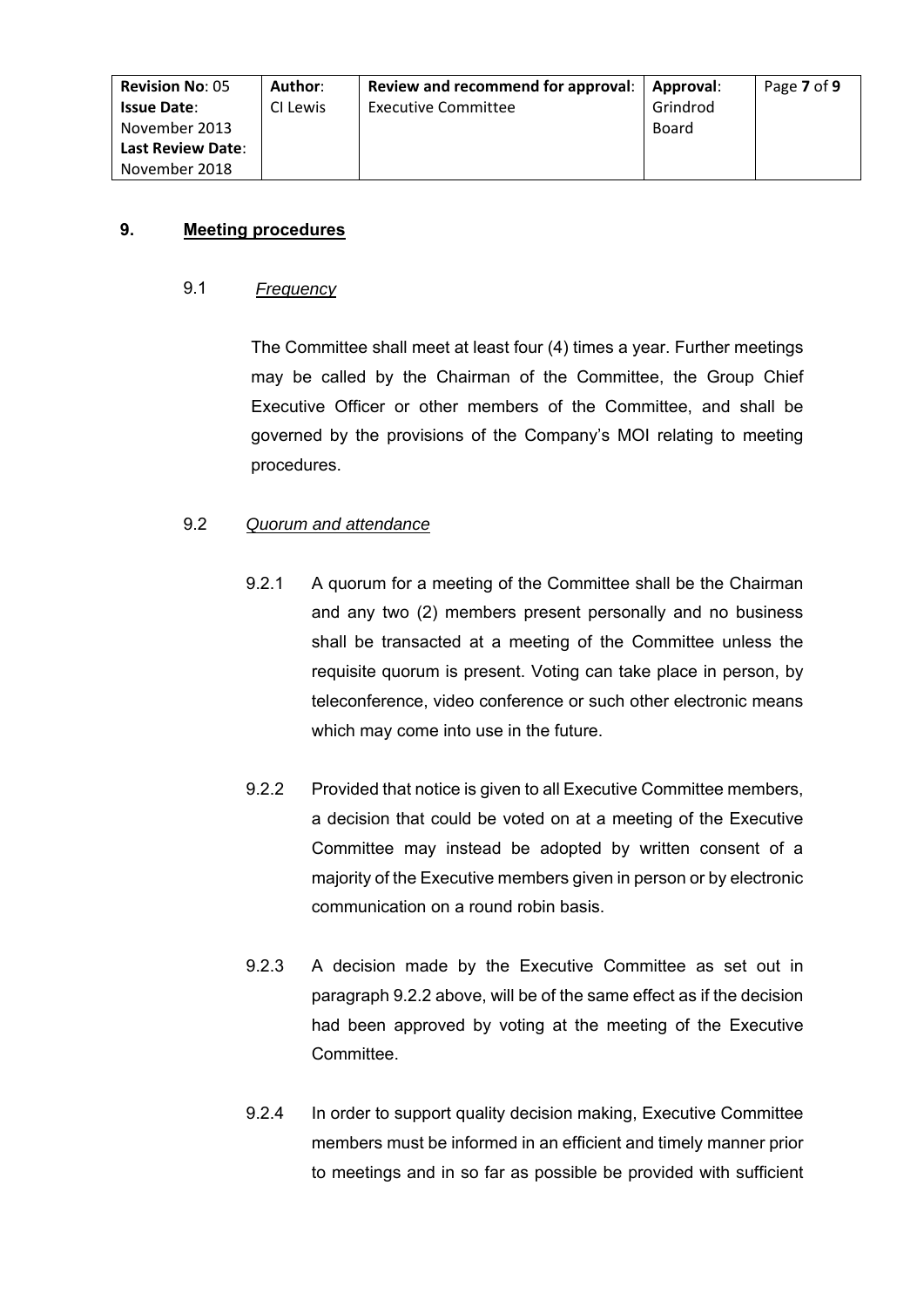| <b>Revision No: 05</b>   | Author:  | Review and recommend for approval:   Approval: |          | Page 8 of 9 |
|--------------------------|----------|------------------------------------------------|----------|-------------|
| <b>Issue Date:</b>       | CI Lewis | <b>Executive Committee</b>                     | Grindrod |             |
| November 2013            |          |                                                | Board    |             |
| <b>Last Review Date:</b> |          |                                                |          |             |
| November 2018            |          |                                                |          |             |

information in order to prepare adequately on all agenda points to be discussed.

- 9.2.5 Senior management, assurance providers and professional advisors may attend Executive Committee meetings on invitation by the Executive Committee, but will not form part of the quorum or be entitled to vote at meetings.
- 9.2.6 Members must attend all Executive Committee meetings unless a prior apology with reasons has been submitted to the Secretary.
- 9.2.7 Meetings of the Executive committee may be conducted by electronic communication, one or more Members may participate in a meeting by electronic communication so long as the electronic communication facility employed ordinarily enables all persons participating in that meeting to communicate concurrently with each other without an intermediary and to participate effectively in the meeting.

#### **10. Agenda and minutes**

- 10.1 The Executive Committee shall follow an annual work plan to ensure that all relevant matters are dealt with by the agendas of the Executive Committee meetings planned for the year, including proper coverage of matters set out in these terms of reference.
- 10.2 A detailed agenda together with supporting documents (if necessary) must be circulated to Executive committee members at least five (5) business days prior to each executive committee meeting.